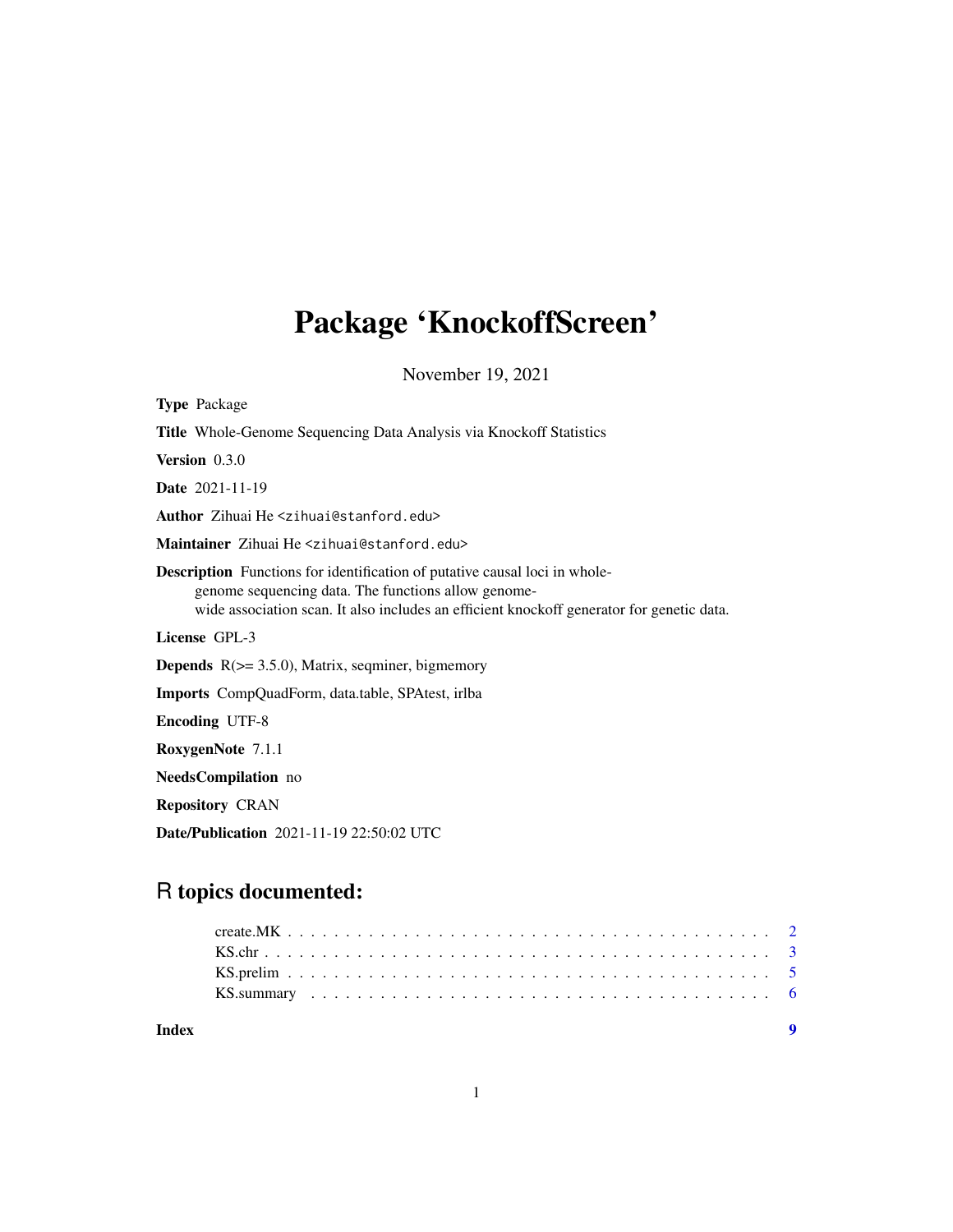<span id="page-1-0"></span>

#### Description

Generate single/multiple knockoffs for genetic variants for customized analysis.

#### Usage

```
create.MK(X,pos,M=5,corr_max=0.75,maxN.neighbor=Inf,maxBP.neighbor=100000,
n.AL=floor(10*nrow(X)^(1/3)*log(nrow(X))),thres.ultrarare=25,
R2.thres=1,method='shrinkage',bigmemory=T)
```
### Arguments

|              | X                     | A $n * p$ genotype matrix, where n is the sample size and p is the number of genetic<br>variants.                                                                                                                                                                                                 |
|--------------|-----------------------|---------------------------------------------------------------------------------------------------------------------------------------------------------------------------------------------------------------------------------------------------------------------------------------------------|
|              | pos                   | A vector of length p. Location of the p genetic variants.                                                                                                                                                                                                                                         |
|              | M                     | Number of knockoffs per variant. The default is 5.                                                                                                                                                                                                                                                |
|              | corr_max              | The correlation threshold for hierarchical clustering, such that variants from two<br>different clusters do not have a correlation greater than corr_max. The hierarchi-<br>cal clustering step is a practical strategy to improve the power for tightly linked<br>variants. The default is 0.75. |
|              | maxN.neighbor         | The maximum number of neighoring variables used to generate knockoffs. The<br>default is Inf. Smaller number will inprove the computational efficiency, but the<br>knockoffs will be less accurate.                                                                                               |
|              |                       | maxBP.neighbor The size of neighboring region (in base pairs) used to generate knockoffs. The<br>default is 100000.                                                                                                                                                                               |
|              | n.AL                  | The sample size for the algorithmic leveraging. The default is $10^* n^{\wedge} (1/3)^* \log(n)$ .                                                                                                                                                                                                |
|              | thres.ultrarare       |                                                                                                                                                                                                                                                                                                   |
|              |                       | The minor allele count threshold that defines ultrarare variants. The knock-<br>off generation for variants with minor allele counts below the threshold will be<br>based on permutaton. The default is 25.                                                                                       |
|              | R <sub>2</sub> .thres | The maximum R2 allowed in the auto-regressive model. More liberal values<br>(<1) lead to higher power for tightly linked variants, but the knockoffs will be<br>less accurate. The default is 1.                                                                                                  |
|              | method                | The method for subsampling. The default is "shrinkage", corresponding to<br>"shrinkage algorithmic leveraging".                                                                                                                                                                                   |
|              | bigmemory             | Whether "bigmemory" operation is applied. Default is TRUE.                                                                                                                                                                                                                                        |
| <b>Value</b> |                       |                                                                                                                                                                                                                                                                                                   |

X<sub>-</sub>k An M dimentions list, where each dimention is an n<sup>\*</sup>p matrix as a knockoff copy of original data.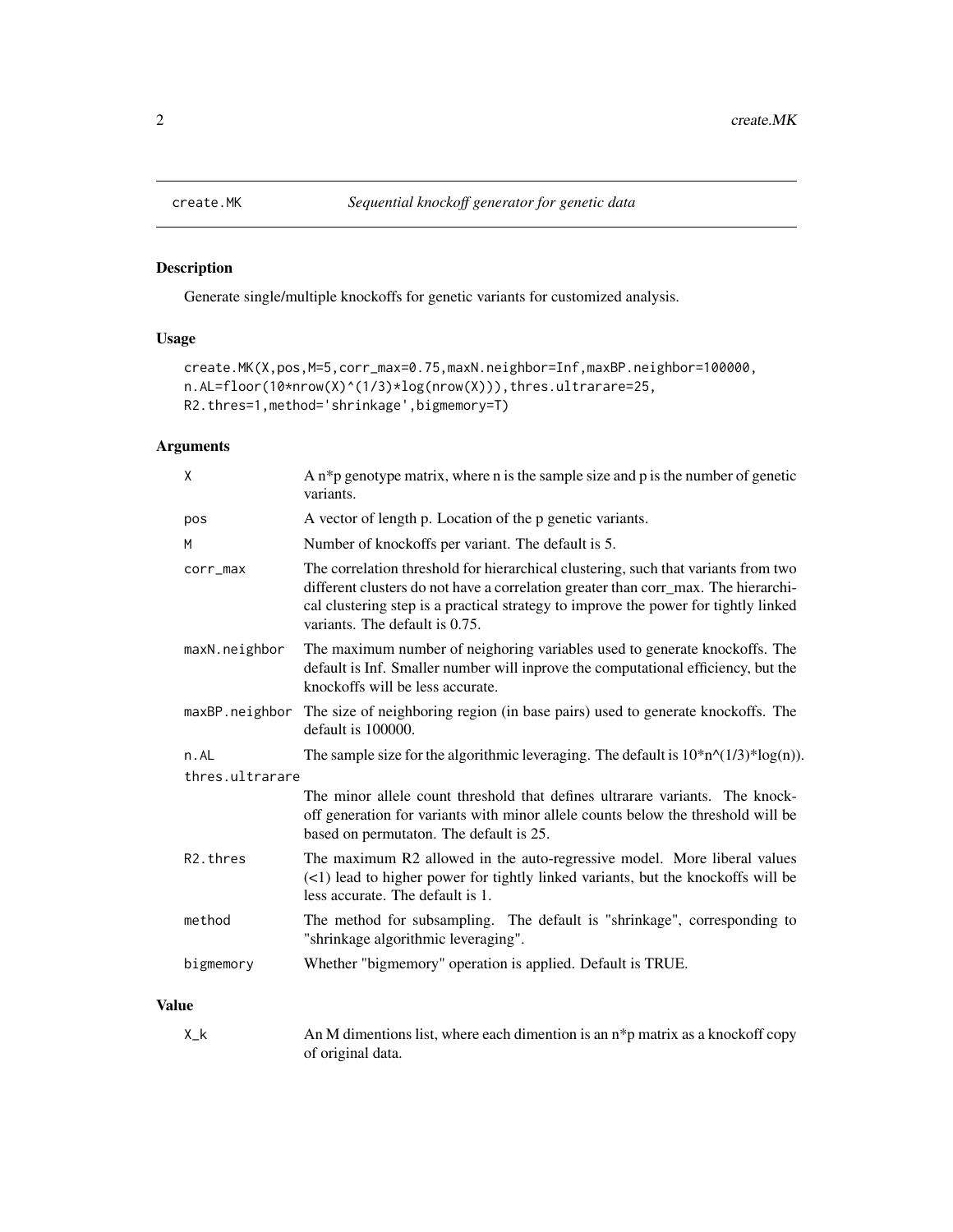#### <span id="page-2-0"></span>KS.chr 3

#### Examples

library(KnockoffScreen)

```
# load example vcf file from package "seqminer"
vcf.filename = system.file("vcf/1000g.phase1.20110521.CFH.var.anno.vcf.gz", package = "seqminer")
## this is how the actual genotype matrix from package "seqminer" looks like
example.G <- t(readVCFToMatrixByRange(vcf.filename, "1:196621007-196716634",annoType='')[[1]])
# filter out constant variants
s<-apply(example.G,2,sd)
example.G<-example.G[,s!=0]
pos<-as.numeric(gsub("^.*:","",colnames(example.G)))
# generate multiple knockoffs
example.G_k<-create.MK(example.G,pos,M=5,corr_max=0.75)
```
KS.chr *Scan a .vcf/.bgen file to identify the putative causal loci in wholegenome sequencing data*

#### Description

Once the preliminary work is done by "KS.prelim()", this function scan a chromosome given a set of pre-defined windows. It also evalautes invidual variants within those windows.

#### Usage

```
KS.chr(result.prelim,seq.filename,window.bed,region.pos=NULL,
tested.pos=NULL,excluded.pos=NULL,M=5,thres.single=0.01,
thres.ultrarare=25,thres.missing=0.10,midout.dir=NULL,temp.dir=NULL,
jobtitle=NULL,Gsub.id=NULL,impute.method='fixed',
bigmemory=T,leveraging=T,LD.filter=NULL)
```
#### Arguments

| result.prelim | The output of function "KS.prelim()"                                                                                                                                                                                                                                                                                                                                        |
|---------------|-----------------------------------------------------------------------------------------------------------------------------------------------------------------------------------------------------------------------------------------------------------------------------------------------------------------------------------------------------------------------------|
| seg.filename  | A character specifying the directory (including the file name) of the vcf/bgen<br>file. The algorithm will recognize the file extension and analyze the file accord-<br>ingly.                                                                                                                                                                                              |
| window.bed    | A matrix specifying the windows being tested. Each row presents a window<br>(chr, start, end), similar to a bed file. We recommand to define window.bed<br>with window sizes $1000,5000,10000$ (base pairs) for sample size $\sim 5000$ . For<br>studies with smaller sample size, we recommand to increase the window size<br>for stable inference of ultra rare variants. |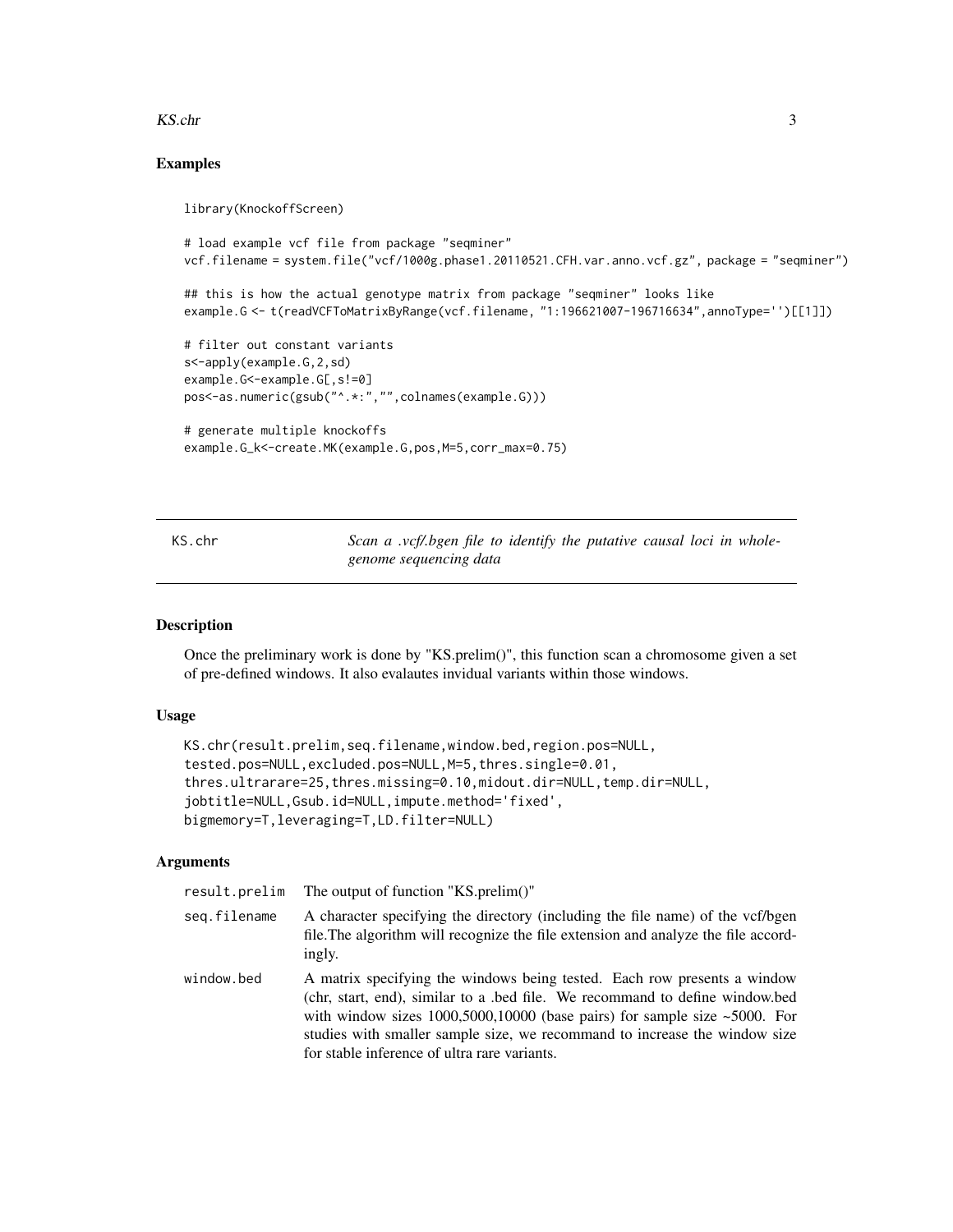| region.pos      | A vector specifying the start and end of each region being scanned. This provides<br>better control for memory use. Usually we define region.pos such that number of<br>variants in each region is bounded by 5000. For example: region.pos= $c(1,100,300)$<br>corresponds to two regions $(1,100)$ and $(100,300)$ . Default is defined by win-<br>dow.bed. |
|-----------------|--------------------------------------------------------------------------------------------------------------------------------------------------------------------------------------------------------------------------------------------------------------------------------------------------------------------------------------------------------------|
| tested.pos      | A vector specifying position being tested. The default is to test all variants.                                                                                                                                                                                                                                                                              |
| excluded.pos    | A vector specifying position being excluded (due to QC or other filters). The<br>default is to not exclude any variant.                                                                                                                                                                                                                                      |
| M               | Number of knockoffs per variant. The default is 5.                                                                                                                                                                                                                                                                                                           |
| thres.single    | The minor allele frequency threshold to define single genetic variants being<br>tested. Variants with minor allele frequencies above the threshold will be tested<br>individually. The default is $0.01$ (for sample size $~5000$ ). Smaller threshold<br>requires a larger sample size.                                                                     |
| thres.ultrarare |                                                                                                                                                                                                                                                                                                                                                              |
|                 | The minor allele count threshold to filter out ultrarare variants. Variants with<br>minor allele counts below the threshold will be excluded. The default is 25.                                                                                                                                                                                             |
| thres.missing   | The missing rate threshold to filter out variants with a low genotyping rate. Vari-<br>ants with missing rate above the threshold will be excluded. The default is 0.1.                                                                                                                                                                                      |
| midout.dir      | A character specifying the directory to save intermediate results. It is recom-<br>mended when large scale data is being analyzed.                                                                                                                                                                                                                           |
| temp.dir        | A character specifying the directory to save temporary data. It is required when<br>CADD or GenoNet scores are used.                                                                                                                                                                                                                                         |
| jobtitle        | A character specifying the job title.                                                                                                                                                                                                                                                                                                                        |
| Gsub.id         | The subject id corresponding to the genotype matrix, an n dimensional vector.<br>This is used to match phenotype with genotype. The default is NULL, where<br>the subject id in the vcf file is used.                                                                                                                                                        |
| impute.method   | Choose the imputation method when there is missing genotype. Can be "ran-<br>dom", "fixed" or "bestguess". Given the estimated allele frequency, "random"<br>simulates the genotype from binomial distribution; "fixed" uses the genotype<br>expectation; "bestguess" uses the genotype with highest probability.                                            |
| bigmemory       | Whether "bigmemory" operation is applied. Default is TRUE.                                                                                                                                                                                                                                                                                                   |
| leveraging      | Whether "algorithmic leveraging" is applied. Default is TRUE.                                                                                                                                                                                                                                                                                                |
| LD.filter       | Choose the LD filter for tightly linked variants. Default is 0.75. This applied<br>a hierarchical clustering of genetic variants prior to the analysis, where variants<br>in the same cluster have a pair-wise correlation $\geq 0.75$ . Then the analysis is<br>restricted to one randomly selected representative variant in each cluster.                 |

### Value

| result.window Results for all windows. Each row presents a window.                             |
|------------------------------------------------------------------------------------------------|
| result single Results for all individual variants with minor allele frequency above the speci- |
| fied threshold. Each row presents a variant.                                                   |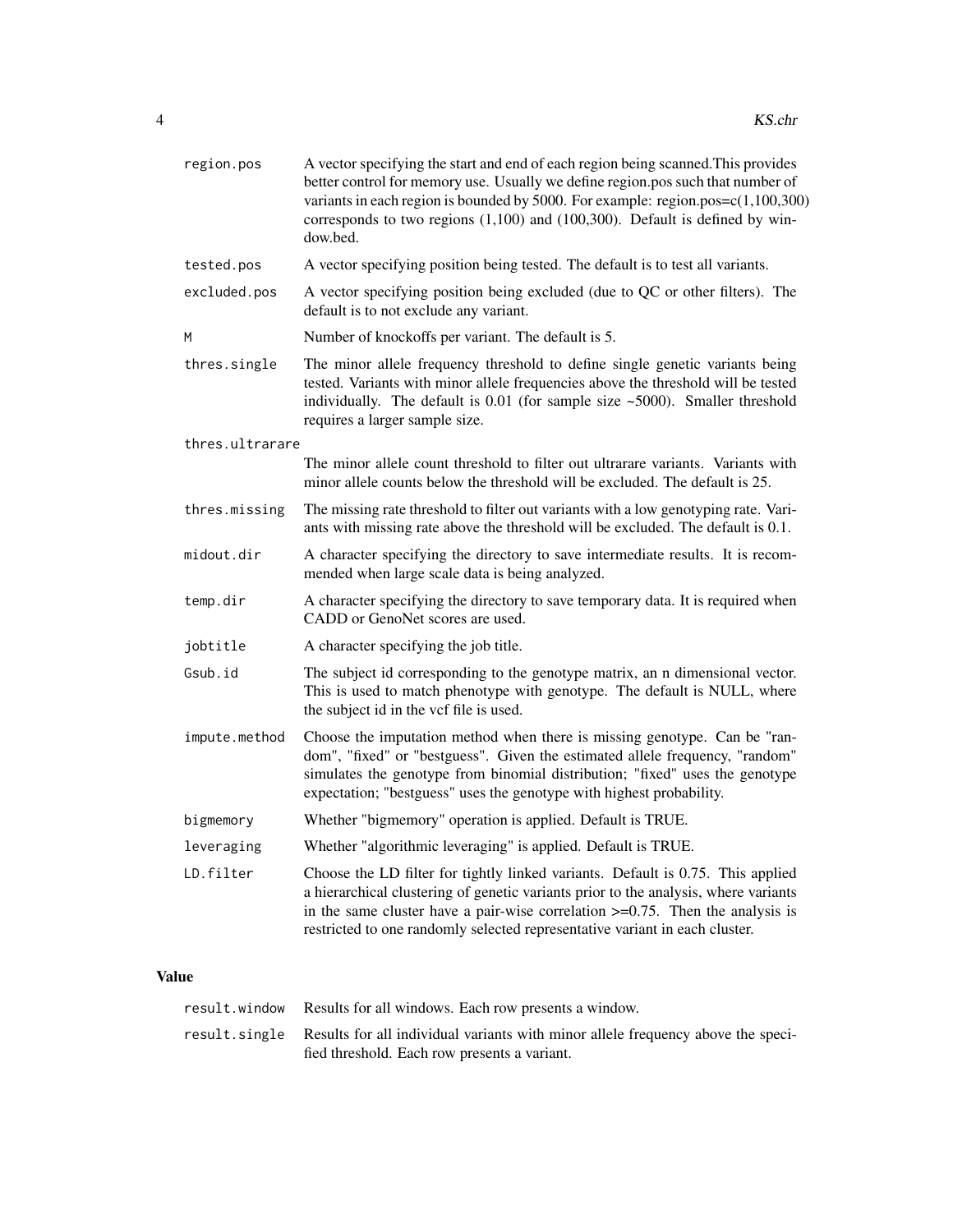#### <span id="page-4-0"></span>KS.prelim 5

#### Examples

library(KnockoffScreen)

```
# load example vcf file from package "seqminer"
vcf.filename = system.file("vcf/1000g.phase1.20110521.CFH.var.anno.vcf.gz", package = "seqminer")
## this is how the actual genotype matrix from package "seqminer" looks like
example.G <- t(readVCFToMatrixByRange(vcf.filename, "1:196621007-196716634",annoType='')[[1]])
# simulated outcomes, covariates and inidividual id.
Y<-as.matrix(rnorm(nrow(example.G),0,1))
X<-as.matrix(rnorm(nrow(example.G),0,1))
id<-rownames(example.G)
# fit null model
result.prelim<-KS.prelim(Y,X=X,id=id,out_type="C")
# Define the window.bed file
chr < -1pos.min<-196621007;pos.max<-196716634
window.size=c(2000)
window.bed <- c();
for(size in window.size){
  pos.tag<-seq(pos.min,pos.max,by=size*1/2)
  window.bed<-rbind(window.bed,cbind(chr,pos.tag,pos.tag+size))
}
window.bed<-window.bed[order(as.numeric(window.bed[,2])),]
# scan the vcf file
midout.dir<-NULL # or '/YourProjectDir/MidResults/'
temp.dir<-NULL # or '/YourProjectDir/Temp_out/' #this is a folder to save temporary results
jobtitle<-'YourProjectTitle'
# we set thres.single=0.1,thres.ultrarare=0 for a proof of concept.
# note that the default for real data analysis is thres.single=0.01, thres.ultrarare=25
fit <- KS.chr(result.prelim,vcf.filename,window.bed,M=5,thres.single=0.1,thres.ultrarare=0,
midout.dir=midout.dir,temp.dir=temp.dir,jobtitle=jobtitle)
# summarize the results
result.summary<-KS.summary(fit$result.window,fit$result.single,M=5)
```
KS.prelim *Preliminary data management for KnockoffScreen*

#### **Description**

This function does the preliminary data management and fit the model under null hypothesis. The output will be passed to the other functions.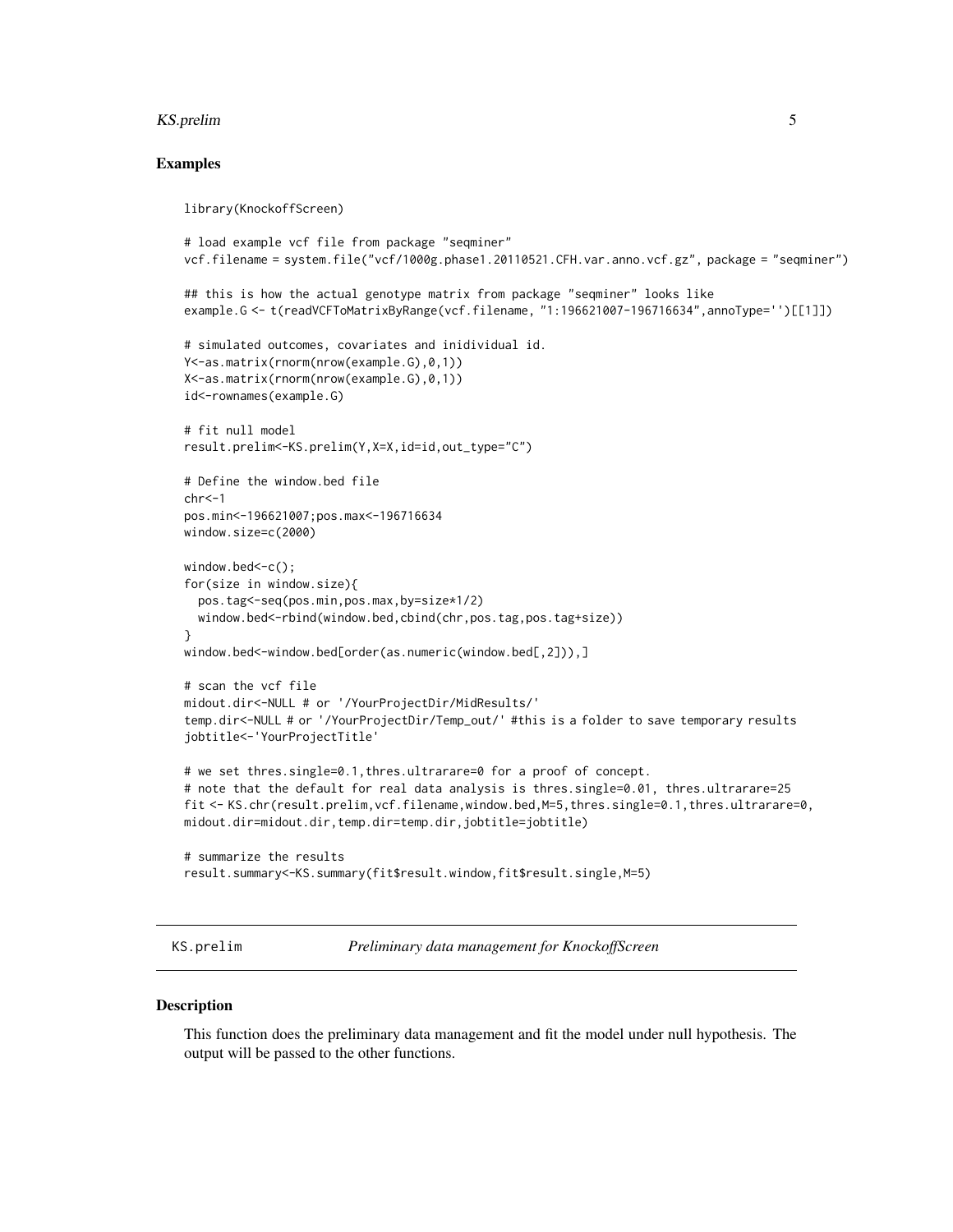#### <span id="page-5-0"></span>Usage

KS.prelim(Y, X=NULL, id=NULL, out\_type="C")

#### Arguments

| Y            | The outcome variable, an $n*1$ matrix where n is the total number of observations                                                                     |
|--------------|-------------------------------------------------------------------------------------------------------------------------------------------------------|
| $\mathsf{X}$ | An n <sup>*</sup> d covariates matrix where d is the total number of covariates.                                                                      |
| id           | The subject id. This is used to match phenotype with genotype. The default is<br>NULL, where the matched phenotype and genotype matrices are assumed. |
| out_type     | Type of outcome variable. Can be either "C" for continuous or "D" for dichoto-<br>mous. The default is "C".                                           |

#### Value

It returns a list that will be passed to function KS.chr().

#### Examples

```
library(KnockoffScreen)
```

```
# load example vcf file from package "seqminer"
vcf.filename = system.file("vcf/1000g.phase1.20110521.CFH.var.anno.vcf.gz", package = "seqminer")
## this is how the actual genotype matrix from package "seqminer" looks like
example.G <- t(readVCFToMatrixByRange(vcf.filename, "1:196621007-196716634",annoType='')[[1]])
# simulated outcomes, covariates and inidividual id.
Y<-as.matrix(rnorm(nrow(example.G),0,1))
X<-as.matrix(rnorm(nrow(example.G),0,1))
id<-rownames(example.G)
# fit null model
result.prelim<-KS.prelim(Y,X=X,id=id,out_type="C")
```
KS.summary *Summarize KnockoffScreen results*

#### Description

Summarize results generated by function KS.VCF.chr(). Calculate q-values for each window/variant.

#### Usage

KS.summary(result.window,result.single,M)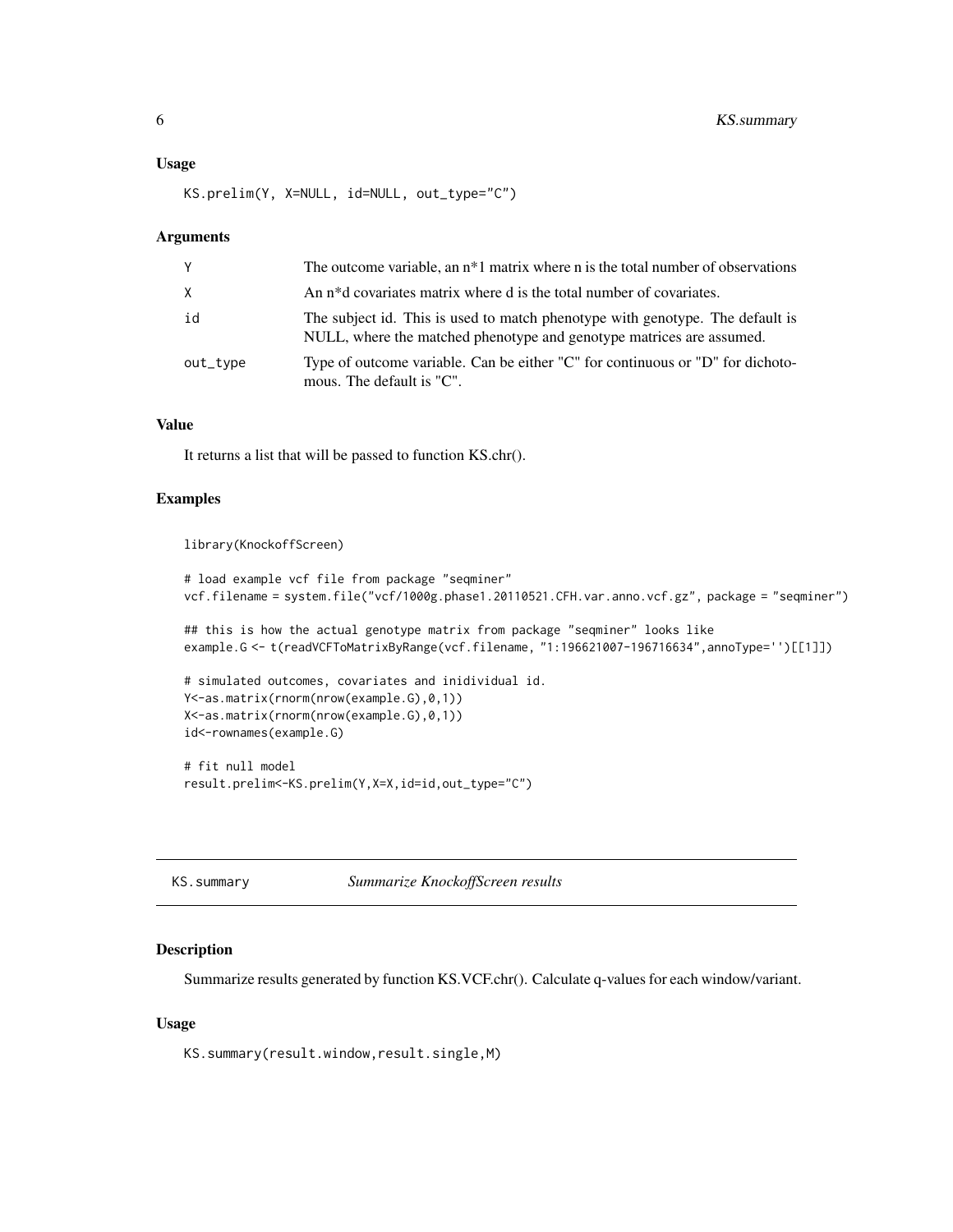#### KS.summary 7

#### **Arguments**

| result.window | A result matrix generated by KS.VCF.chr() for all windows. Each row present<br>a tested window. If the genome is partitioned into smaller regions and parellel<br>computing is applied (e.g. each chromosome can be partitioned into 50 con-<br>tiguous regions), the result matrices should be combined and then processed by<br>KS.summary() jointly for genome-wide FDR control.                                                                       |
|---------------|-----------------------------------------------------------------------------------------------------------------------------------------------------------------------------------------------------------------------------------------------------------------------------------------------------------------------------------------------------------------------------------------------------------------------------------------------------------|
| result.single | A result matrix generated by KS.VCF.chr() for individual variants with minor<br>allele frequency above the specified threshold. Each row present a tested variant.<br>If the genome is partitioned into smaller segments and parellel computing is<br>applied (e.g. each chromosome can be partitioned into 50 contiguous segments),<br>the result matrices should be combined and then processed by KS.summary()<br>jointly for genome-wide FDR control. |
| M             | Number of knockoffs per variant. Should be same as M used in KS.VCF.chr().                                                                                                                                                                                                                                                                                                                                                                                |

#### Value

result.summary A matrix summarizing the KnockoffScreen results.

### Examples

#### library(KnockoffScreen)

```
# load example vcf file from package "seqminer"
vcf.filename = system.file("vcf/1000g.phase1.20110521.CFH.var.anno.vcf.gz", package = "seqminer")
## this is how the actual genotype matrix from package "seqminer" looks like
example.G <- t(readVCFToMatrixByRange(vcf.filename, "1:196621007-196716634",annoType='')[[1]])
# simulated outcomes, covariates and inidividual id.
Y<-as.matrix(rnorm(nrow(example.G),0,1))
X<-as.matrix(rnorm(nrow(example.G),0,1))
id<-rownames(example.G)
# fit null model
result.prelim<-KS.prelim(Y,X=X,id=id,out_type="C")
# Define the window.bed file
chr<-1
```

```
window.size=c(2000)
window.bed <- c();
for(size in window.size){
  pos.tag<-seq(pos.min,pos.max,by=size*1/2)
  window.bed<-rbind(window.bed,cbind(chr,pos.tag,pos.tag+size))
}
window.bed<-window.bed[order(as.numeric(window.bed[,2])),]
```
# scan the vcf file

pos.min<-196621007;pos.max<-196716634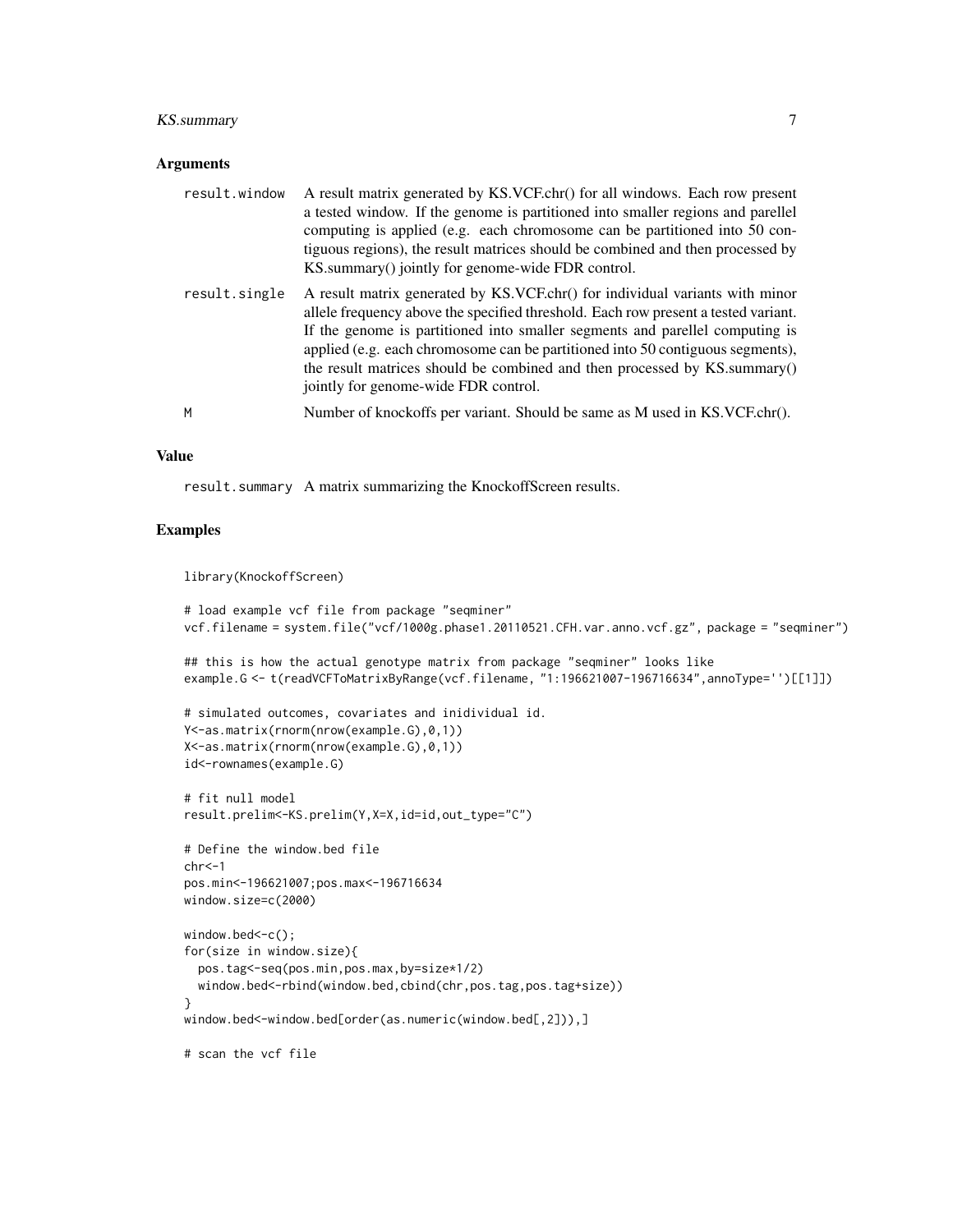midout.dir<-NULL # or '/YourProjectDir/MidResults/' temp.dir<-NULL # or '/YourProjectDir/Temp\_out/' #this is a folder to save temporary results jobtitle<-'YourProjectTitle'

# we set thres.single=0.1,thres.ultrarare=0 for a proof of concept. # note that the default for real data analysis is thres.single=0.01, thres.ultrarare=25 fit <- KS.chr(result.prelim,vcf.filename,window.bed,M=5,thres.single=0.1,thres.ultrarare=0, midout.dir=midout.dir,temp.dir=temp.dir,jobtitle=jobtitle)

# summarize the results result.summary<-KS.summary(fit\$result.window,fit\$result.single,M=5)